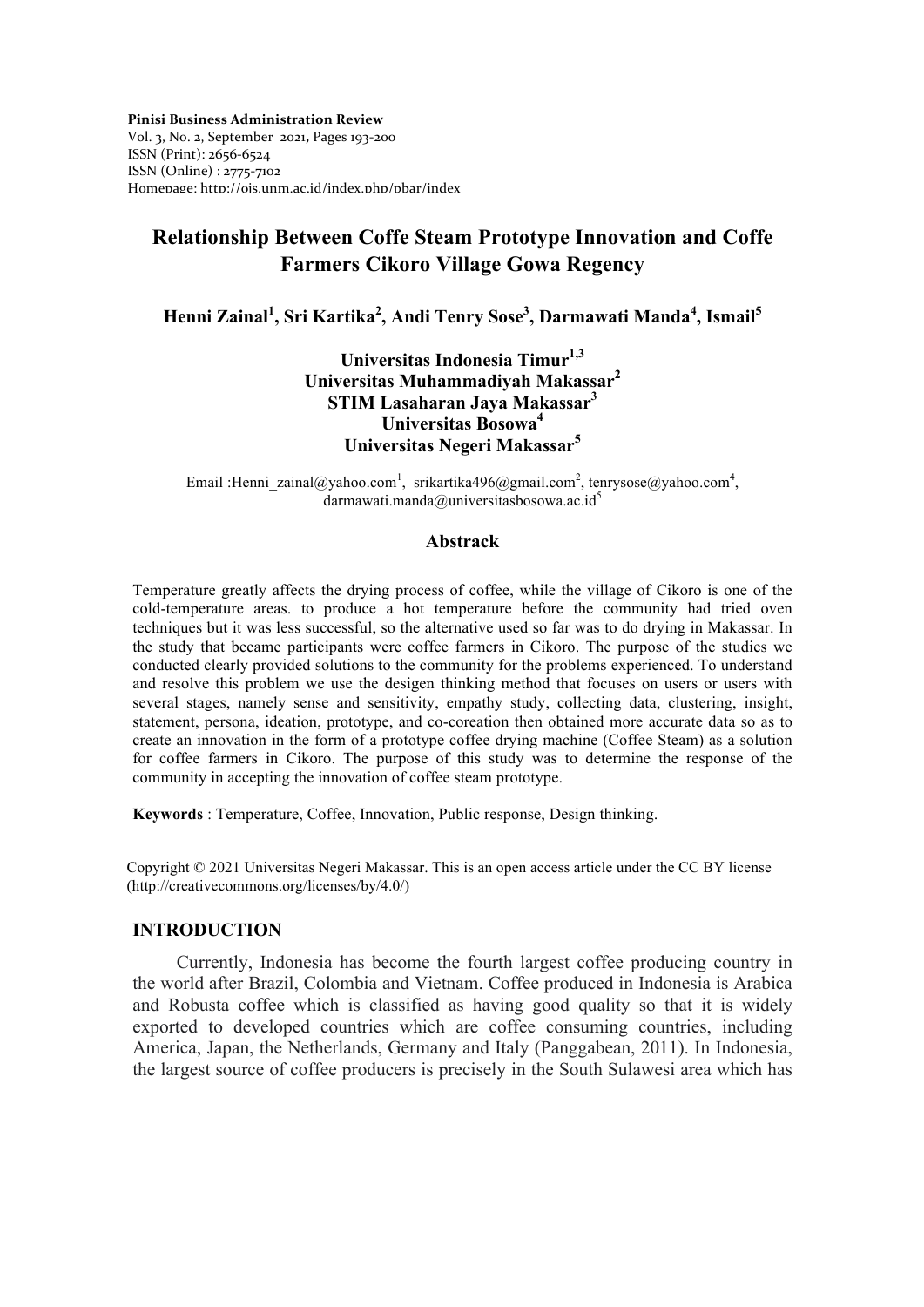Volume 3 Number 2, September 2021. Pages 193-200

a national coffee plantation area of 12.5% which produces 9,8044 tons of robusta coffee and 21,994 tons of Arabica coffee. This is evidenced by the election of the South Sulawesi area in the International Coffee Day event in 2018. Coffee plantations are very common in the high mountains of South Sulawesi, including the Cikoro area, Tompobulu sub-district, Gowa district which is the locus of our research. Cikoro village, Tompobulu sub-district with the capital city in Malakaji, is about 147 km from Sungguminasa, Gowa district. It is a highland area with an altitude of 1000 meters above sea level. The total population in 2013 was 29,749 people. Because Cikoro is an area with geographical conditions that strongly support plant growth, the population generally works as rice farmers, secondary crops, and coffee gardeners.

Coffee is a drink that comes from the processing of coffee beans. The enjoyment contained in coffee makes people inseparable from the habit of drinking coffee and has even become a lifestyle in all their activities. Because delicious coffee comes from the right planting, the process of planting to produce quality coffee beans must be paid more attention to by farmers. Then there are several factors that affect the growth of coffee, one of which is a geographical factor in the form of soil that has a deep and fertile top layer and a good climate for coffee plants which has rainfall in one year, altitude, temperature, and wind conditions.

All of these factors are needed in the development of the coffee plant until the harvest. But not in the processing of coffee beans. Why is that, because one of the problems is that the cold high altitude temperatures do not support the coffee bean drying process and this is inherent in the conditions in the Cikoro area. To produce quality coffee beans, the water content contained must reach 16%. Previously, coffee farmers in Cikoro village had tried the oven method, but it didn't work because the coffee turned white so that the quality of the coffee aroma was lost. And the alternative that has been used so far is that coffee farmers in Cikoro village dry their coffee by bringing the coffee beans to the Makassar area which is hot and then brought back to Cikoro and then sent again to Makassar and so on until the second drying process until the sale of coffee beans. This consumes a lot of time, cost, and effort so that the income of farmers is not balanced with the proportion of expenditures. An innovation was created in the form of a prototype coffee dryer (Coffee Steam) as a solution for dicikoro farmers in drying their coffee. With this innovation, the last interesting result to be tested is regarding the reciprocal relationship provided by the community/farmers (community response) because with this community relationship it can indirectly affect the socio-economic life of the community for the better.

Leraning Express (LeX) is a social project activity carried out by University of Muhammadiyah Makassar students and students from Singapore Polytechnic as a form of community service by contributing ideas or solutions to problems faced by the community. Then the participants in this activity were farmers and village heads in the Cikoro area. Design thinking is a method used in LeX activities to get more accurate data to produce an innovation.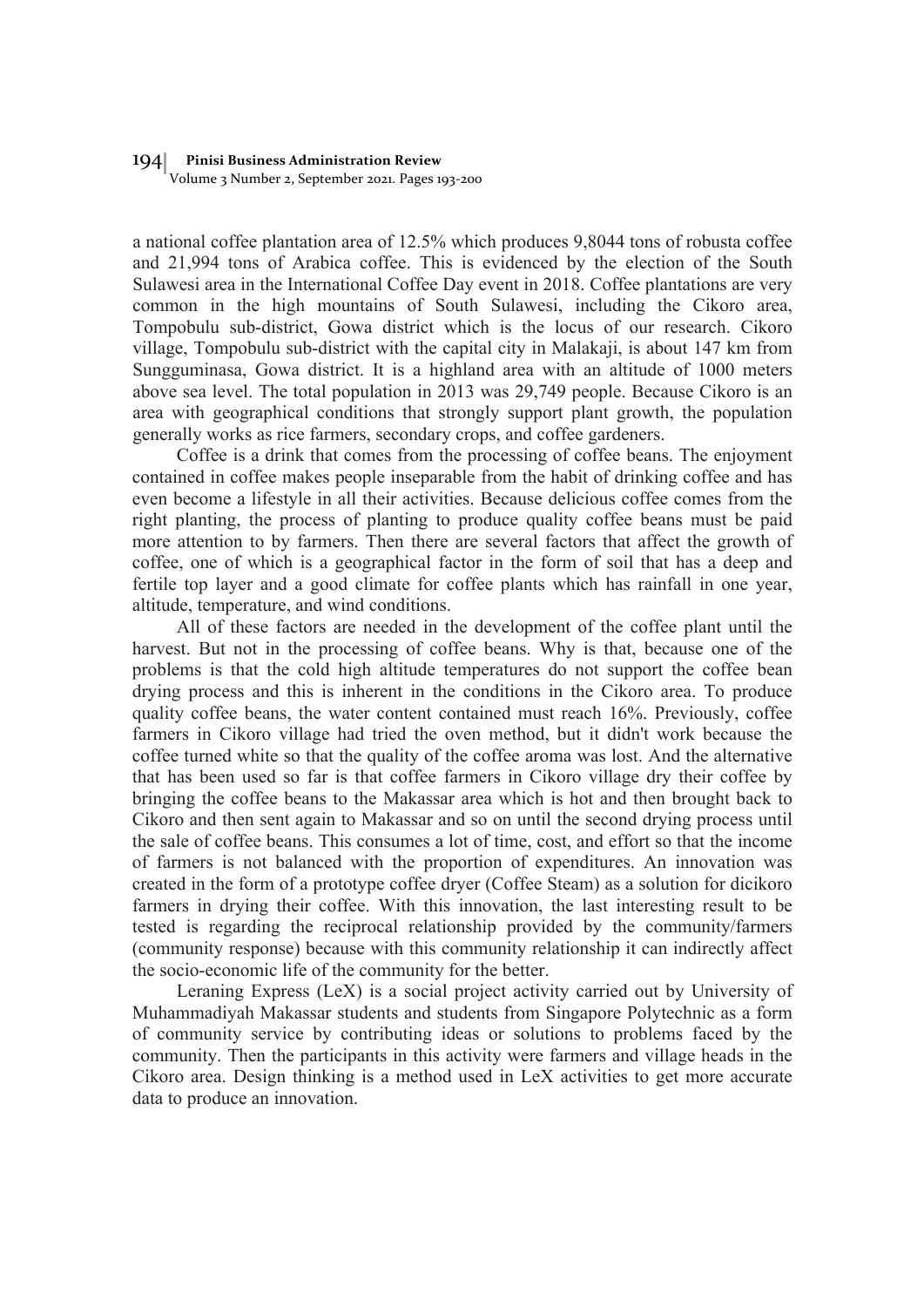The International Public Relations Association (IPRA) in (Ferry Duwi Kurniawan Luluk, 2014; Firmansyah, 2016; Sri Andika Putri, 2017) defines public relations as a management function of attitude that is planned and carried out continuously by organizations, public and private institutions used to obtain and foster mutual understanding, sympathy and support from those who are related and suspected to be related, by assessing public opinion with the aim of linking policies and management as far as possible in order to achieve more productive cooperation, and to fulfill common interests more efficiently through planned and widespread information activities.

There are many terms about innovation that are conveyed by experts. Roger (1993) in (Puspitasari, 2017) says that innovation is an idea, practice or object that is considered new by individuals. Innovation enters the area that allows differences in views between an individual, community, or social system in viewing an innovation. An innovation can only have been found for a long time but if there are still individuals who still consider the innovation as something new, then something can still be called an innovation that is new to them (Guntur, 2019; Zainal, 2017; Zainal, Gani, Guntur, & Akib, 2019).

Innovation in agriculture in the form of technology or extension to help the agricultural process. Technological innovations in agriculture can be in the form of agricultural equipment, cultivation techniques, production inputs, production management, and others. The goal of technology is to achieve higher outputs and inputs from a given amount of land, labor and resources (Drucker, 1985; Huhtala, J.-P., Sihvonen, A., Frösén, J., Jaakkola, M., dan Tikkanen, 2014; Miller, D. and Friesen, 2012).

Abraham Maslow revealed the theory of needs, he explained in detail about the needs that humans need. Abraham Maslow's theory of needs states that humans are creatures who will not be satisfied only with the fulfillment of one need, but he will be satisfied if all needs are met. Maslow (Minderop, 2011) conveys his theory of multilevel needs which are structured as follows: physiological, security, love and belonging, selfesteem and actualization. Basic (physical) needs, namely physiological basic needs which include the need for food/drink, clothing, rest, sex, and a place to live must be met before moving on to spiritual fulfillment (love, security, and self-esteem).

However, in this modern era, the fulfillment of farmers' needs is more directed to the fulfillment of technology-based needs (demand-driven) or knowledge extension about agriculture in order to make it easier for farmers in their efforts to achieve prosperity. The development of science and technology is aimed at improving the welfare of the people and the progress of the nation. Because farmers are actors who play a role in meeting the needs of clothing and food, it is appropriate for academics to empower or prosper farmers in fulfilling their farming business needs through agricultural knowledge extension or the contribution of ideas in creating innovations that can be used by farmers.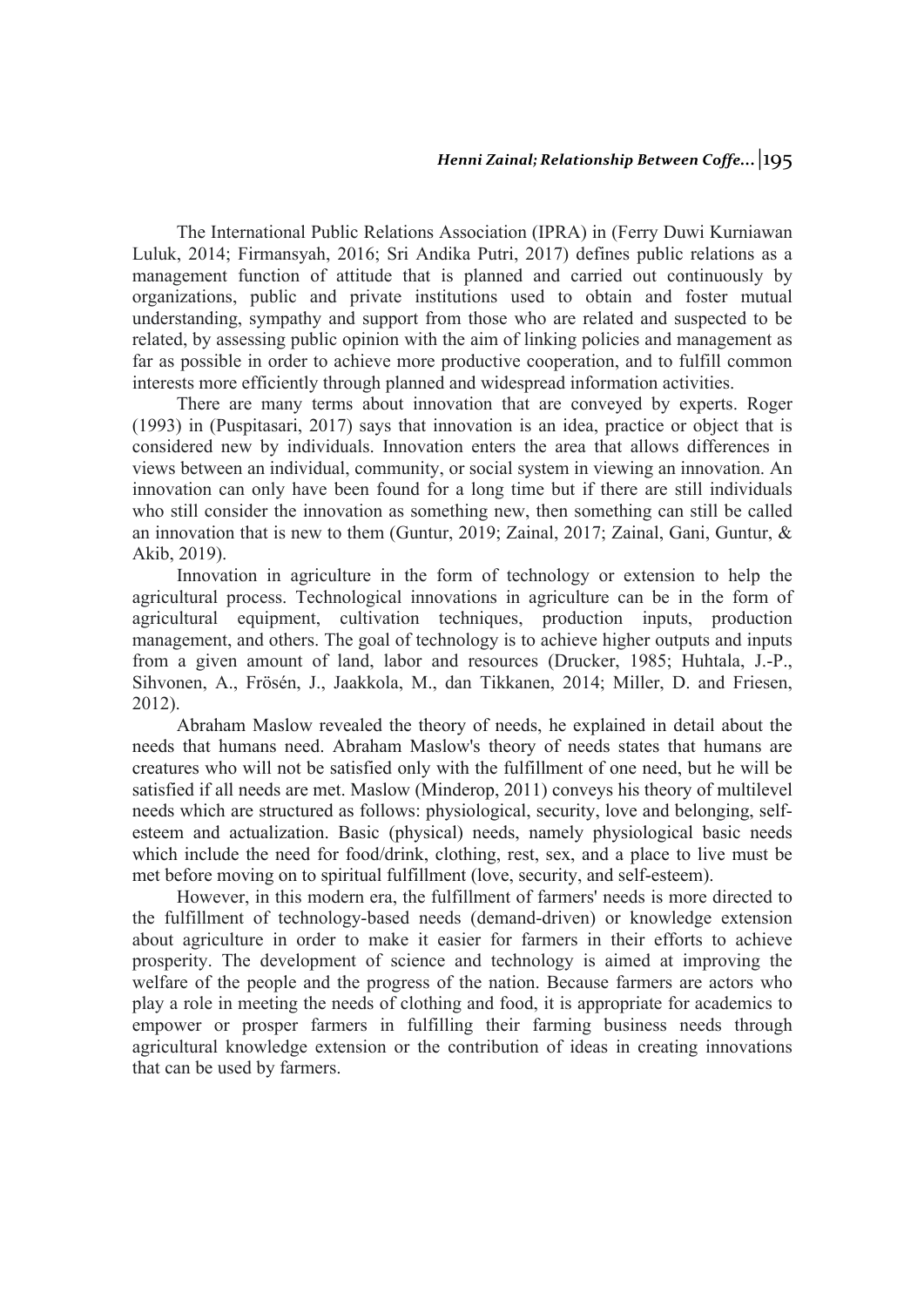Volume 3 Number 2, September 2021. Pages 193-200

A prototype or commonly called a prototype/archetype is an initial form or example of a product that will be developed and made real. Prototypes are usually used by investors or groups to make a product in it in the form of ideas or ideas that are more complete. The role of the prototype is very important in the manufacture of products because it acts in helping to develop products effectively and efficiently.



Prototyping is done through the above methodological system. After the prototype is finished, it is shown to the user. If there are suggestions and input from users, these suggestions are accepted to be included in the prototype. Then, when the user has approved the prototype, then this prototype is developed into a real product. However, during the process the design is carried out in as much detail as possible and also a presentation to the user regarding the prototype that was made and approved so that the results received are in accordance with the user's needs.

#### **RESEARCH METHODS**

This study uses a qualitative descriptive research method to describe the innovation of the steam coffee prototype. Qualitative research that aims to gain an indepth understanding of human and social problems. Research using a qualitative approach emphasizes the analysis of processes and thought processes inductively related to the dynamics of the relationship between observed phenomena and always uses scientific logic (Gunawan, 2015). The advantage of this research is also to use the design thinking method as a user-focused approach with the aim of producing an innovative steam coffee prototype.The LeX activity was carried out for 4 days in Cikoro village. Through the above process from the beginning of sense and sensibility to making a prototype. After the prototype was finished, we gathered the five farmers who had been interviewed and the Cikoro village community in order to present the results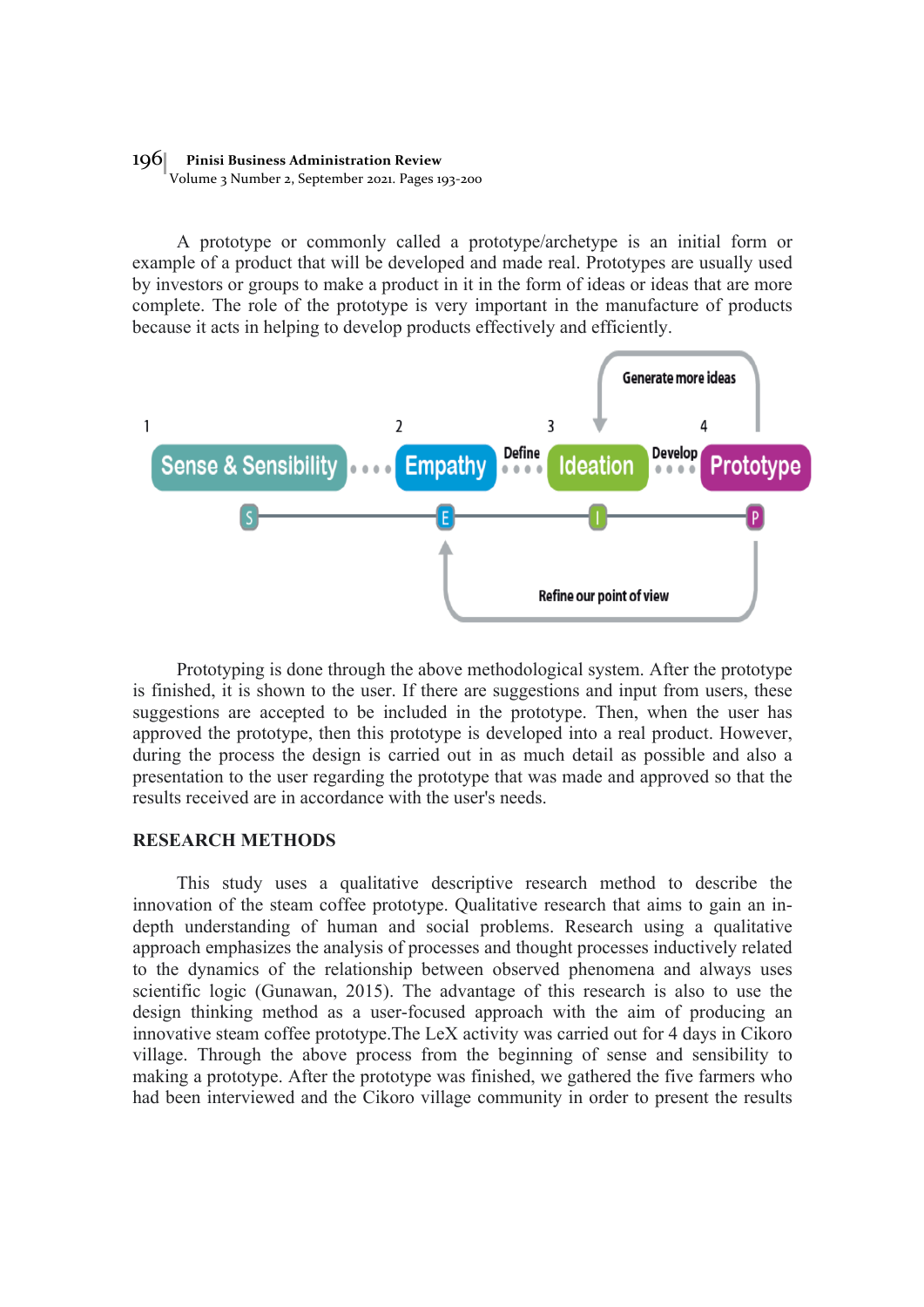of the prototype we made. This presentation aims to get advice and input from farmers and community members. When something is missing from the prototype, and filled with suggestions from farmers, we review again to produce the perfect prototype according to the needs of the community.

## **RESULT AND DISCUSSION**

Coffee steam or coffee drying machines are very much needed by coffee farmers in Cikoro village because so far the alternative used by farmers in drying their coffee beans is to bring them to the Makassar area. This becomes a heavy burden for those who have to carry tons of coffee beans to the Makassar area which is far from the village, then they have to rent a means of transportation to get to Makassar and all of that costs a lot of money and time.

As explained in the previous chapter regarding the theory of needs, farming communities/farmers need tools/technology that can help their farming business. Because with the fulfillment of the needs of farmers (clothing and food production actors) they can prosper their lives and also for the surrounding community in terms of the economy. This is also influenced by the demands of a fast-paced era decorated with modern technologies. Farmers in Cikoro deserve this technology because it has become a basic need for agriculture to help and facilitate their business.

Then can this steam coffee be useful for coffee farmers in Cikoro village? Of course Yes. However, the benefits referred to in this case are indirect benefits due to a project to be built or a by-product. The indirect benefit is the contribution of ideas/solutions in the form of a prototype coffee steam innovation to farmers in Cikoro village.

The community and village heads in Cikoro were very responsive to our arrival there in the context of Learning Express activities. Because Lex's goal is to serve the community by contributing ideas/solutions to the problems faced by coffee farmers in Cikoro. In addition to conducting research in Cikoro village, we also build relationships with the community, namely culture excange. The community and us students from Indonesia introduce Indonesian culture to students from Singapore Polytechnic and vice versa they also introduce Singaporean culture and language. With this activity, it is clear that the reciprocal relationship provided by the community in Cikoro village is clear. Creating harmonious, beneficial, positive and progressive relationships. In fact, appreciation was also given to the Gowa district government for the Learning Express activity.

## **CONCLUSION**

Coffee steam/coffee drying machine is an innovation made in the form of a prototype in order to provide solutions to coffee farmers in Cikoro village, Tompobulu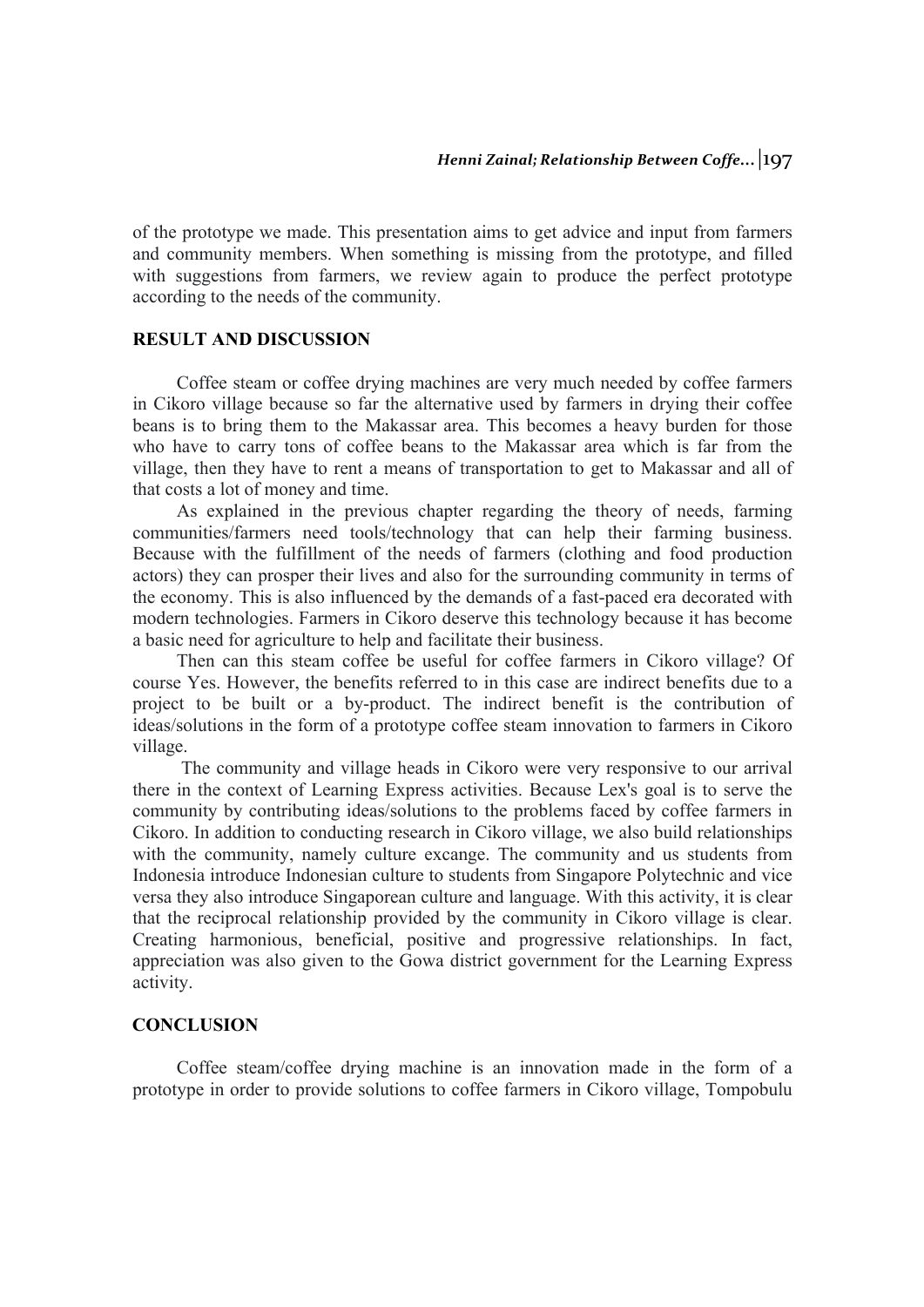Volume 3 Number 2, September 2021. Pages 193-200

sub-district, Gowa district. The community response was very positive towards this innovation. Coffee steam is really needed by the community/coffee farmers in Cikoro to dry coffee beans because so far the alternative used by farmers is to dry coffee beans in the Makassar area and this consumes a lot of energy, time and money. The benefits received by the community for this innovation are indirect benefits in the form of ideas/solutions provided in the form of prototypes. The reciprocal relationship given by the community to the Learning Express activity is very good, harmonious, positive and advanced. Referring to the results of the Learning Express activity in the form of a prototype coffee steam innovation (coffee drying machine), we hope that a follow-up will be held for the manufacture of the real machine. This activity is expected to be continuous for the next batch of Learninig Express with the same object theme, namely a coffee dryer so that the actual manufacture of the machine is actually held. Gowa regency government is expected to continue to provide support and advice on Learning Express activities. Then suggestions and input are highly expected for the development of this writing.

# **REFERENCES**

- Drucker, P. (1985). *Innovation and Enterpreneurship;Practices and Principles*. New York: Harper & Row.
- Ferry Duwi Kurniawan Luluk. (2014). Pemberdayaan Usaha Mikro Kecil Dan Menengah (Umkm) Dalam Penanggulangan Kemiskinan. *JKMP (ISSN. 2338- 445X)*, *2*, 165–176.
- Firmansyah, D. (2016). *Pengaruh inovasi produk dan kreativitas terhadap kinerja usaha bisnis pada distro clothing di kawasan trunojoyo bandung*.
- Gunawan, I. (2015). *"Metode Penelitian Kualitatif Teori dan Praktik."* Jakarta: Bumi Aksara.
- Guntur, M. (2019). Empowerment of Micro Business in the Department of Trade , Industry , Cooperative and Small and Medium Enterprises, *227*(02), 454–457.
- Huhtala, J.-P., Sihvonen, A., Frösén, J., Jaakkola, M., dan Tikkanen, H. (2014). Market orientation, innovation capability and business performance. *Baltic Journal of Management*, *9*. https://doi.org/doi: 10.1108/BJM-03-2013-0044
- Miller, D. and Friesen, P. H. (2012). Innovation in Conservative and Entrepreneurial Firms: Two Modelsof Strategic Momentum,. *Strategic Management JournalManagementJournal*, *3*(1).
- Minderop, A. (2011). *Metode Karakterisasi Telaah Fiksi*. Jakarta: Yayasan Pustaka Obor Indonesia.
- Panggabean, E. (2011). *Buku Pintar Kopi.* Jakarta: PT. Argo Media Utama.
- Puspitasari, R. (2017). *Difusi Inovasi E-Paper Solopos*. Surakarta: Universitas Muhammadiyah Surakarta.
- Sri Andika Putri. (2017). Pengaruh pelatihan dan kalimat motivasi terhadap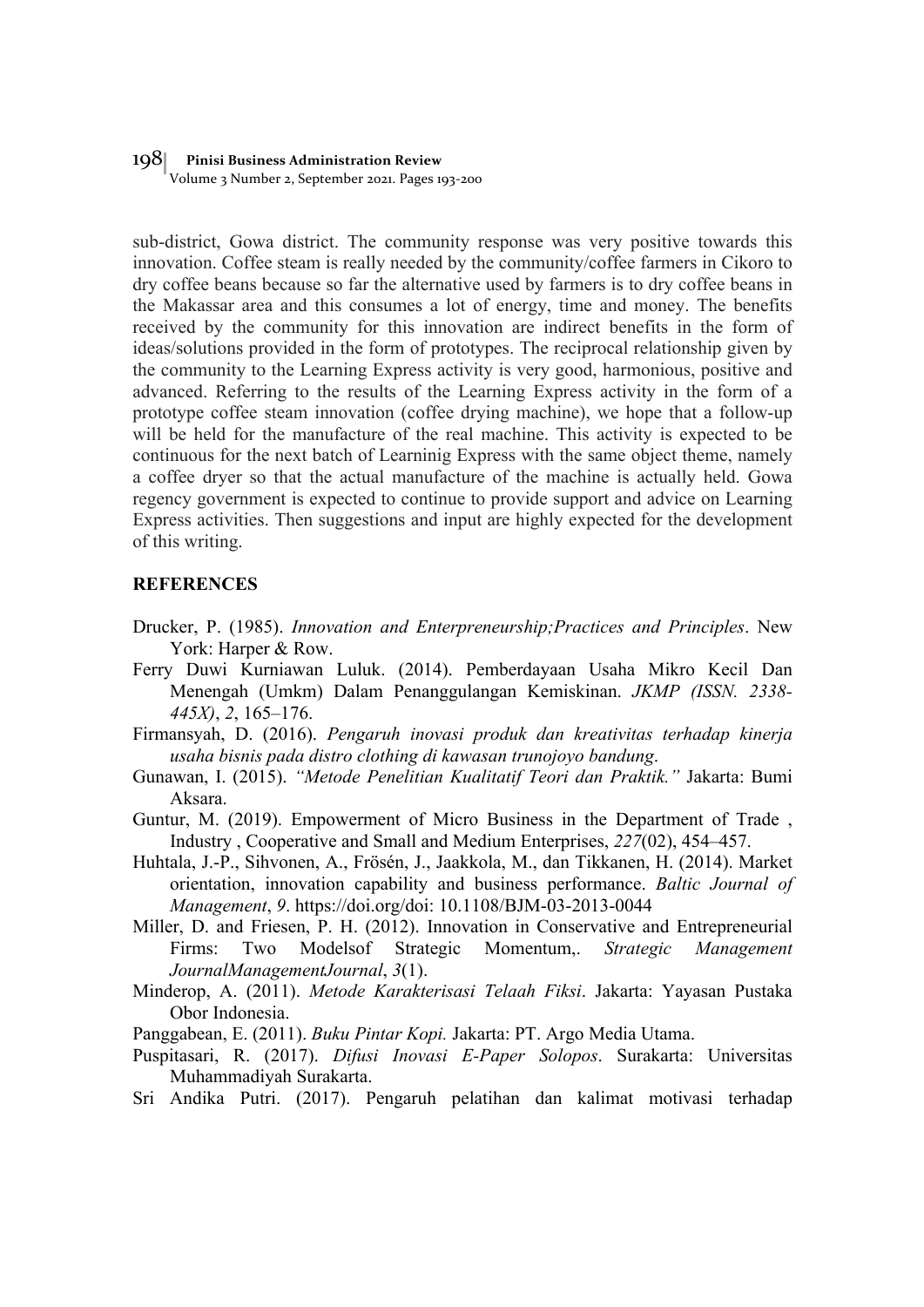produktifitas kerja karyawan umkm. *OPTIMA*, *1*(1).

- Zainal, H. (2017). Influence of Work Motivation and Discipline on Work Productivity, *149*(Icest), 25–27.
- Zainal, H., Gani, H. A., Guntur, M., & Akib, H. (2019). Micro Enterprises Empowerment Policy in Sidenreng Rappang Regency , Indonesia, *24*(1), 39–44. https://doi.org/10.9790/0837-2401053944